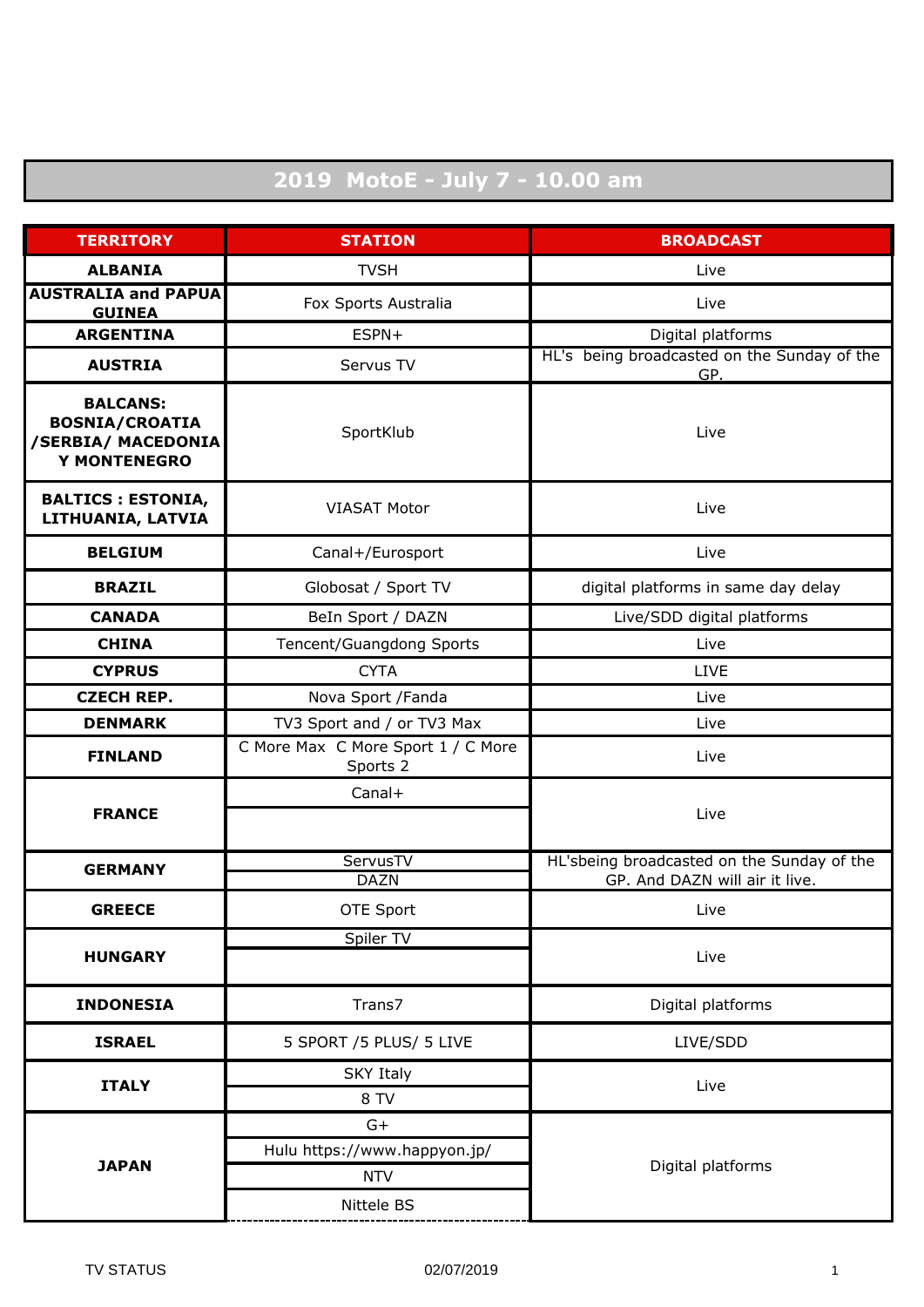## **2019 MotoE - July 7 - 10.00 am**

| <b>TERRITORY</b>    | <b>STATION</b>       | <b>BROADCAST</b>       |
|---------------------|----------------------|------------------------|
| <b>KOSOVO</b>       | Kujtesa SPORT        | Live                   |
| <b>INDIA</b>        | Sony Sports          | Live                   |
| <b>MACAU</b>        | TDN (FTA)            | <b>HL's 52'</b>        |
| <b>MALTA</b>        | GO Sports            | Live                   |
| <b>NETHERLANDS</b>  | Eurosport/Eurosport2 | digital platforms      |
|                     |                      |                        |
| <b>NEW ZEALAND</b>  | <b>SKY NZ</b>        | live                   |
|                     | TV3                  | <b>HL's 52'</b>        |
| <b>NORWAY</b>       | Viasport 3           | live                   |
|                     |                      |                        |
| <b>POLAND</b>       | Polsat               | live                   |
| <b>PORTUGAL</b>     | <b>SPORTV</b>        | live                   |
| <b>RUSSIA</b>       | Motorsport TV        | Live                   |
| <b>ROMANIA</b>      | Eurosport            | live                   |
| <b>SLOVENIA</b>     | Kanal A              | Live                   |
|                     | POP PLUS             | Live                   |
| <b>SPAIN</b>        |                      |                        |
|                     | <b>DAZN</b>          | live                   |
|                     |                      |                        |
| <b>SOUTH AFRICA</b> | SuperSport (Mnet)    | Live                   |
| <b>SWEDEN</b>       | <b>VIASAT Motor</b>  | Live                   |
| <b>SWITZERLAND</b>  | SRF/RTS/RSI          | Live/digital platforms |
| <b>TURKEY</b>       | S Sport              | Digital platforms      |
| <b>UK</b>           | <b>BT Sport</b>      | live                   |
| <b>USA</b>          | BeIn Sport, BeIn N   | Digital platforms      |